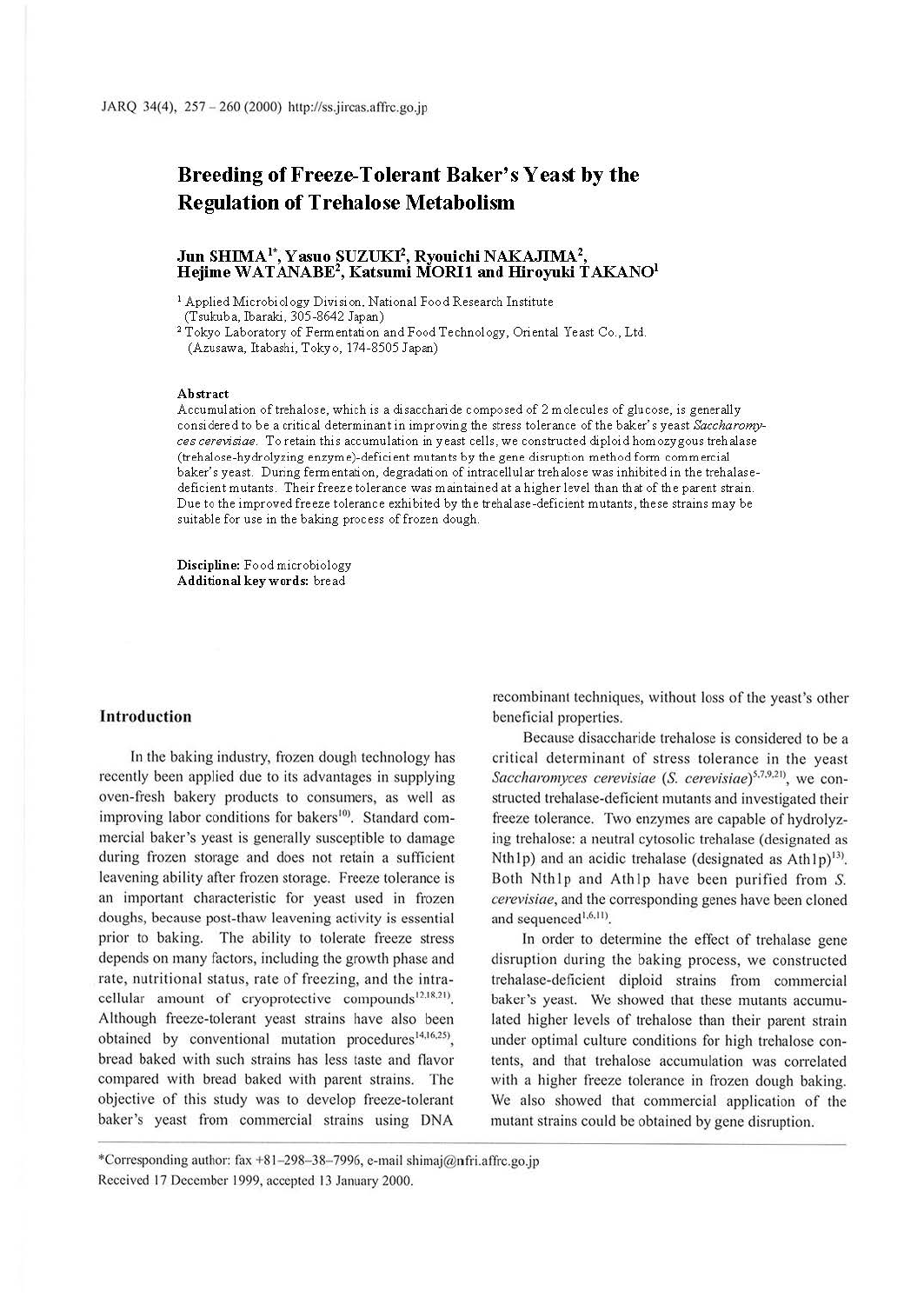Table 1. Saccharomyces cerevisiae strains used in this study

| Strain      | Description                                                               |
|-------------|---------------------------------------------------------------------------|
| T7          | Prototroph (MATa NTHI ATHI)                                               |
| <b>T18</b>  | Prototroph (MATa NTH1 ATH1)                                               |
| T7dN        | MATa nth1::URA3 ATH1, derived from T7                                     |
| T18dN       | MATa nth1::URA3 ATH1, derived from T18                                    |
| T7dA        | MATa NTH1 ath1:: URA3, derived from T7                                    |
| T18dA       | $MAT\alpha NTHI$ ath1:: $URA3$ , derived from T18                         |
| T7dNA       | MATa nth1::URA3 ath1::URA3,<br>derived from T7dA                          |
| T18dNA      | MATa nth1::URA3 ath1::URA3,<br>derived from T18dA                         |
| <b>T118</b> | MATa/α NTH1/NTH1 ATH1/ATH1,<br>obtained by mating T7 and T18              |
| T154        | MATa/ $\alpha$ nth1/nth1 ATH1/ATH1,<br>obtained by mating T7dN and T18dN  |
| A318        | MATa/ $\alpha$ NTH1/NTH1 ath1/ath1,<br>obtained by mating T7dA and T18dA  |
| AT418       | $MATa/\alpha$ nth1/nth1 ath1/ath1,<br>obtained by mating T7dNA and T18dNA |

## **Materials and methods**

#### 1) Yeast strains and culture conditions

The strains of baker's yeast used in this study are listed in Table 1.

The medium used in this study was described in the previous report<sup>24)</sup>.

Yeast cells used in the baking and freeze tolerance tests (see below) were grown in molasses medium using a continuously fed batch culture (simulating industrial yeast production) in a 30-L fermentation jar (Oriental Bioserves, Japan) at  $30^{\circ}C^{19}$ . Diploid strains were constructed by mating strains of opposite mating types in YPD medium.

2) Plasmid construction and disruption of trehalase genes

We constructed the trehalase-deficient strains using one-step gene disruption, which involved double recombination events at the homologous site<sup>20)</sup>. Transformation was carried out using the LiCl methods described by Schiestl and Gietz<sup>23)</sup>. The gene disruption method of trehalase genes was described in the previous paper<sup>24)</sup>.

## 3) DNA isolation, Southern blot analysis, and molecular biology methods

Yeast DNA was isolated in a manner essentially similar to that described by Hereford et al.<sup>8</sup>). Southern hybridization was carried out using a Hybond-N nylon membrane (Amersham Pharmacia) and an ECL direct nucleic acid labeling and detection system (Amersham

Pharmacia) according to the manufacturer's instructions. Standard molecular biology techniques were adopted as described by Sambrook et al.<sup>22)</sup>.

#### 4) Assay for trehalose, protein, and trehalase activity

Yeast cells were collected by centrifugation (1,000  $\times$ g) for 10 min and washed 3 times with cold (4°C) distilled water. After extraction with 0.5 M trichloroacetic acid from the yeast cells, the trehalose content in the extracts was determined by the anthrone method<sup>3)</sup>. Crude lysate of yeast cells was prepared by disruption using glass beads. The protein concentration of the crude lysate was determined by the Bradford method<sup>2)</sup>. The activity of neutral and acid trehalase was assayed from crude extracts of cells as described by Mittenbuhler et  $al.$ <sup>15)</sup>.

#### 5) Baking

Baking and evaluation of bread were carried out by the method applied by Japan Yeast Industry Association.

## **Results and discussion**

# 1) Construction of trehalase-deficient mutants by gene disruption from commercial baker's yeast

We used the haploid strains, which were selected from commercial baker's yeast, for the trehalase gene disruption and formation of diploid strains. Since the haploid parent strains did not have any selectable makers, the spontaneous *ura3* mutants were obtained by 5-



Fig. 1. Southern blot analysis of gene-disruption for the production of nth1 mutants (A) and ath1 mutants  $(B)$ 

> Total yeast genomic DNA was digested with EcoRI, electrophoresed on 1% agarose gels, transferred to a nylon membrane, and hybridized with (A) a 1.4-kb-EcoRI-Kpnl fragment containing NTH1 ORF, and (B) a 1.1-kb fragment containing ATH1 ORF.

- A: lane 1, T7; lane 2, T7dN; lane 3, T18;
	- lane 4, T18dN.
- B: lane 1, T7; lane 2, T7dA; lane 3, T18; lane 4, T18dA.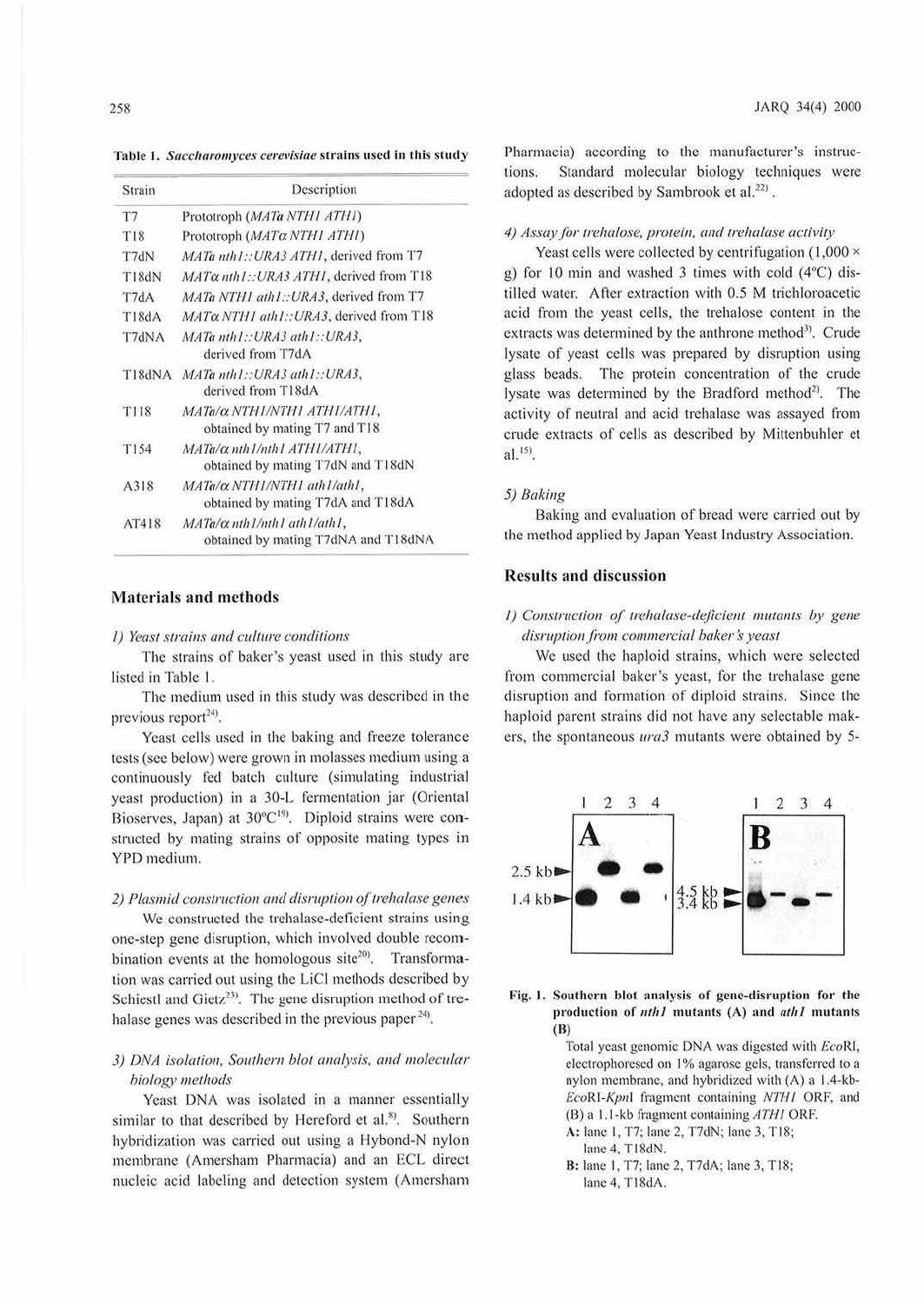



 $\bigcirc$ : T118,  $\bigcirc$ : T154,  $\bigtriangleup$ : A318,  $\blacktriangle$ : AT418.

fluoroorotic acid (5-FOA) negative selection<sup>4)</sup>. The ura3 mutants derived from 2 haploid strains (one for mating type  $a$ , and the other for mating type  $\alpha$  were used for transformation. The  $\Delta$ nth I mutants and  $\Delta$ ath I mutants were obtained by transformation of the ura3 haploid strains with the fragments containing the  $nth1::URA3$  or  $ath1::URA3$  allele. The  $\Delta$ nth1 ura3 mutant was obtained by spontaneous 5-FOA re-selection from Anth1 strain for the construction of the Anth1 ath1 double mutant, because the *ura3* marker was readily available for the transformation of the baker's yeast strains used here. The Anth1 ath1 mutant was constructed by transformation of the  $\Delta$ nth1 ura3 strain by using the fragment containing the ath1::URA3 allele. Trehalase gene disruption was



Fig. 3. Gassing power in frozen doughs stored for different periods of time at -20°C

The doughs were thawed, and then CO<sub>2</sub> production at 30°C for 2 h was measured. The results represent the mean  $\pm$ S.D. of 3 independent experiments.  $\bigcirc$ : T118,  $\bigcirc$ : T154,  $\bigtriangleup$ : A318,  $\blacktriangle$ : AT418.

confirmed by Southern blot analysis (Fig. 1). In the YPD medium or molasses medium, all these mutants grew as well as their parent strains (data not shown).

# 2) Intracellular accumulation and degradation of trehalose in the trehalase-deficient mutants

Cells of trehalase-deficient mutants and parent strains were grown using continuously fed batch cultures. which simulated the industrial yeast production process. At various times during the growth, samples were removed and their intracellular trehalose levels measured. In general, during fermentation, the amount of trehalose in baker's yeast decreased very rapidly. When trehalase-deficient mutants underwent fermentation in



## Fig. 4. Freeze dough baking with trehalase-deficient mutants

White bread dough was stored for 1 week at -20°C, molded, proofed, and then baked.

- 1: White bread baked with T118, 2: White bread baked with T154,
- 3: White bread baked with A318, 4: White bread baked with AT418.